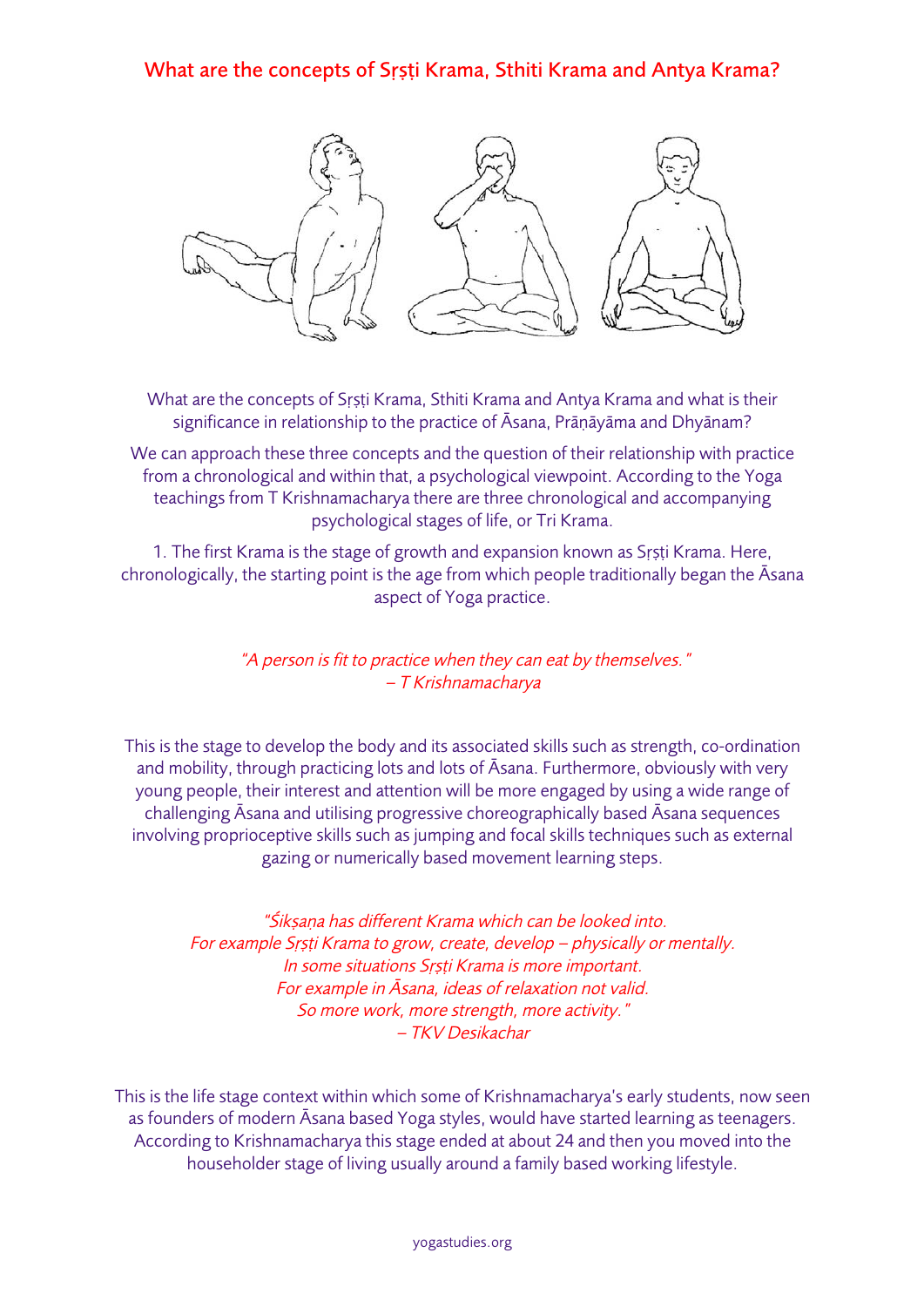2. This second chronological Krama is the stage of remaining or staying in a condition. In other words the ongoing self maintenance, sustainment and day to day support of our life, is known as Sthiti Krama.

When you are in the work, relationships and family lifeplace, who has time to practice Āsana three hours a day, let alone other aspects of Yoga practice? Priorities change. There is a teaching from T Krishnamacharya within his composition the Yoga Rahasya, which says that when you are a family based working lifestyle person you have to look after your family, your work, your relatives, the priest, the beggar…… how much time is there available to look after yourself?

"Having grown, not to become old too soon, let us maintain a status quo. Sthiti Krama is for a person who has responsibilities, marriage, work. No longer a full time student. Still time for Svādhy<sup>ā</sup>ya. Preservation of what you have received as a student. So Sthiti Krama very critical in one's life. The difference is that you have your own responsibilities. You cannot forsake them to study this or that. Considered important because it is a challenge from 25-60 to sustain this position. Because it is very difficult, there is a great excuse for escaping Svādhy<sup>ā</sup>ya. We must do it to handle or approach problems around us - children, students, etc." – TKV Desikachar

During this time there is also a psychological developmental shift. From Krishnamacharya's viewpoint you've got the Āsana under your belt, so to speak, and now the priority is to maintain the intensity of your life energy or Prāṇa Śakti. Yoga practice is now prioritised for sustaining more at the level of an energetic, mental and emotional stability. This stage is known as Sthiti Krama where the need is now more energetic and especially psychological rather than physiological.

> "For the householder, in line with Sthiti Krama, the most important practice is Prāṇāyāma." – T Krishnamacharya

The early Āsana training supports your physical vitality and health, however it is now time to sustain your psychological vitality, so Prāṇāyāma is now the primary focus with Āsana a secondary priority.

> "Sthiti Krama is a transition to the next stage where you begin to accept the inevitable. There is a great Saṃskāra of youth. We then accept that there will be a setting of the Sun. You eat less, reflect more, you think of God." – TKV Desikachar